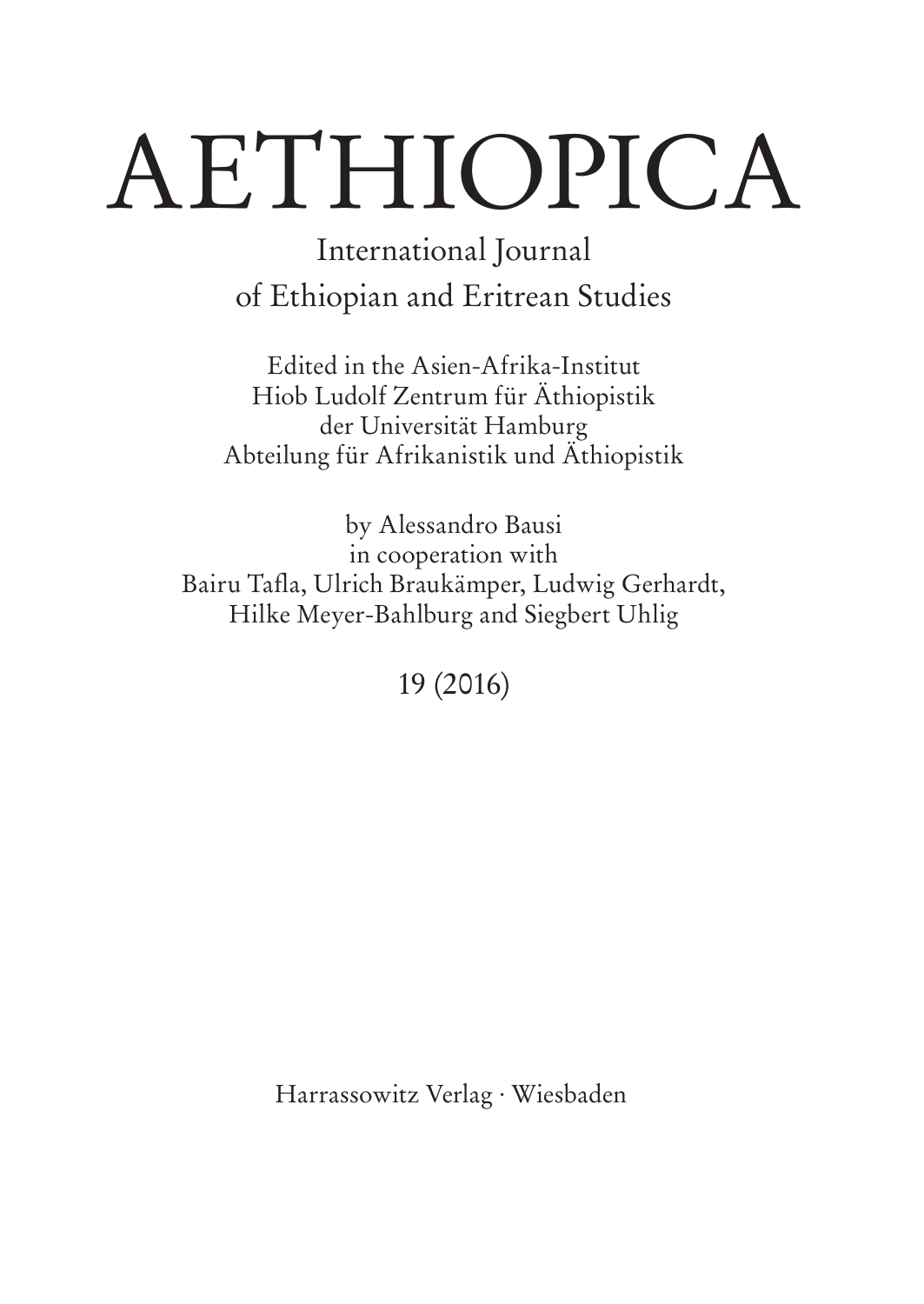Vignette:

Gold coin of King Aphilas, early third century CE, as drawn by A. Luegmeyer after the coin in Rennau collection. Weight 2.48 grams, diameter 17mm.

Aethiopica. International Journal of Ethiopian and Eritrean Stud-IES is an internationally refereed academic journal, edited at the Hiob Ludolf Centre for Ethiopian Studies and at the Department of African and Ethiopian Studies of the Asien-Afrika-Institut at Hamburg Universität, Alsterterrasse 1, 20354 Hamburg, Germany, Tel: +49 40 42838-7730/8380; e-mail: *aethiopica@uni-hamburg.de*

The journal focuses on philology, linguistics, archaeology, history, cultural anthropology, religion, philosophy, literature, and manuscript studies with a regional emphasis on Eritrea, Ethiopia, the Horn of Africa, and related areas. The editors welcome contributions on relevant academic topics as well as on recent research in the respective field. Each issue of Aethiopica contains reviews of books which form a substantial section of the journal.

Aethiopica is published mainly in English. Articles in French, German and Italian are also accepted for publication. An English summary for all articles in any language is provided.

A series of supplements of monographic or occasional character is also published.

Opinions expressed in articles and reviews in Aethiopica are the views of the authors, and not those of the editors, the publishers or the editorial board.

**Editorial Team** Susanne Hummel Thomas Rave

#### **International Editorial Board**

Rodolfo Fattovich, Napoli Alain Rouaud, Paris Alessandro Gori, Copenhagen Marilyn E. Heldman, Silver Spring Rainer Voigt, Berlin Olga Kapeliuk, Jerusalem

David Appleyard, London Richard Pankhurst, Addis Ababa/London

Publication of this journal was supported by a grant of the Deutsche Forschungsgemeinschaft.

© Otto Harrassowitz GmbH & Co. KG, Wiesbaden 2017 This journal, including all of its parts, is protected by copyright. Any use beyond the limits of copyright law without the permission of the publisher is forbidden and subject to penalty. This applies particularly to reproductions, translations, microfilms and storage and processing in electronic systems. Printing and binding by Memminger MedienCentrum Druckerei und Verlags-AG Printed on permanent/durable paper Printed in Germany *www.harrassowitz-verlag.de*

ISSN 1430-1938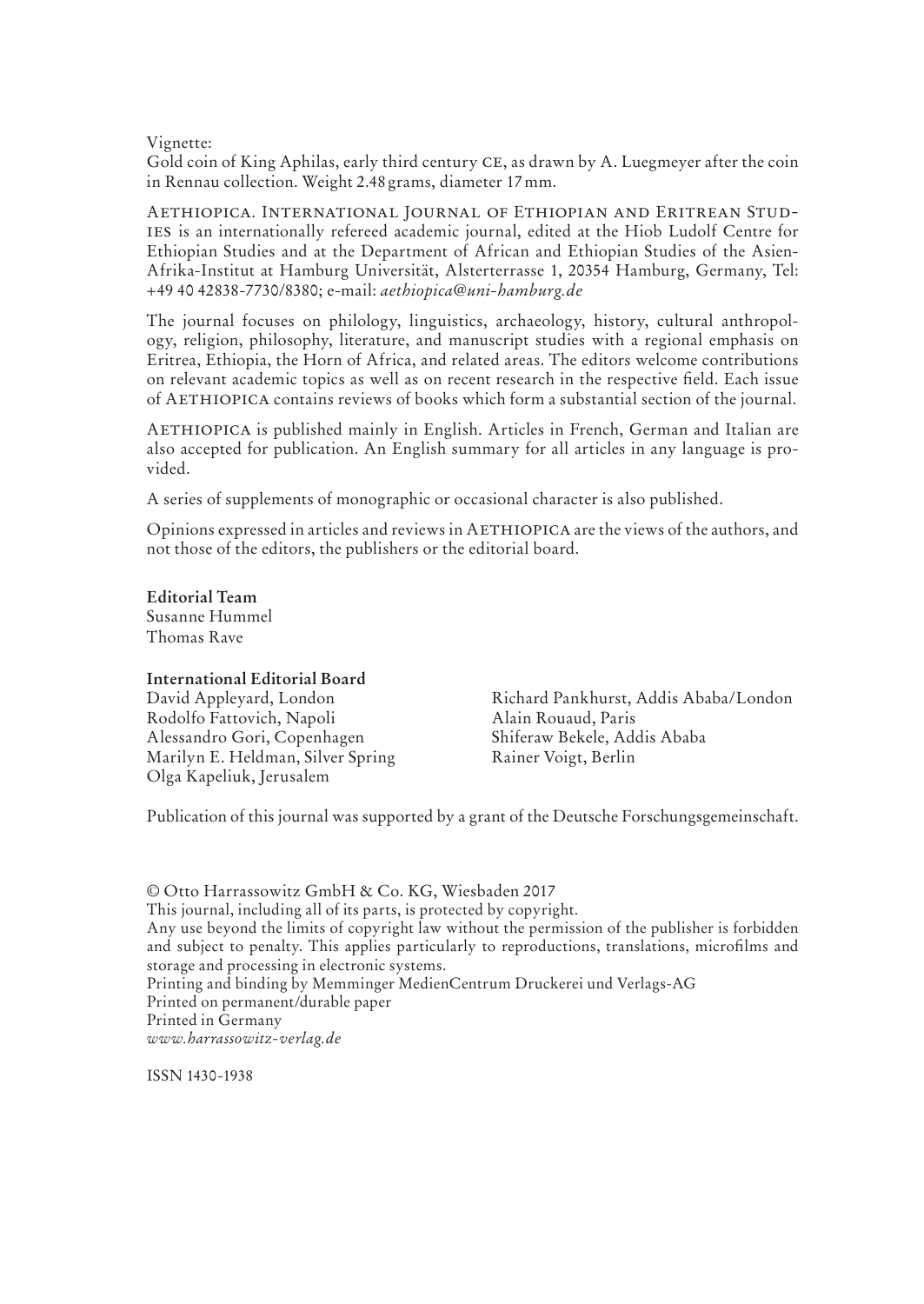# **Table of Contents**

| Editorial<br>                                                                                                                                                                                          | 6<br>6 |
|--------------------------------------------------------------------------------------------------------------------------------------------------------------------------------------------------------|--------|
| Articles                                                                                                                                                                                               |        |
| GETATCHEW HAILE, The Marginal Notes in the Abba Gärima Gospels<br>Fr. MAXIMOUS EL-ANTONY, JESPER BLID, and AARON MICHAEL<br>BUTTS, An Early Ethiopic Manuscript Fragment (Twelfth-                     | 7      |
| Thirteenth Century) from the Monastery of St Antony $(Eg$ ypt)<br>MERSHA ALEHEGNE, Orature on Literature: The Case of                                                                                  | 27     |
| ANAÏS WION, ANNE DAMON-GUILLOT, and STÉPHANIE WEISSER,<br>Sound and Power in the Christian Realm of Ethiopia                                                                                           | 52     |
| MARIA BULAKH, SUSANNE HUMMEL, and THOMAS RAVE,<br>Bibliography of Ethiopian Semitic, Cushitic and Omotic                                                                                               | 61     |
| Proceedings of the '19th International Conference of Ethiopian Studies:<br>Ethiopia - Diversity and Interconnections through Space and Time',<br>Warsaw, Poland, August 24-28, 2015: Panel on 'Islamic | 90     |
| Literature in Ethiopia: New Perspectives of Research'  100<br>ENDRIS MOHAMMED YESUFE, The Ramsa of šayh Ahmad Adam,                                                                                    |        |
| al-Danī al-Awwal (d. 1903)<br>102<br>SARA FANI, Arabic Grammar Traditions in Gibe and Harär:                                                                                                           |        |
| Regional Continuity vs Specificity of Scholarship  113<br>ALESSANDRO GORI, Some Observations on the Text of                                                                                            |        |
| šayh Hāšim's Fath al-raḥmānī<br>135<br>MINAKO ISHIHARA, Change in the Significance of Affiliation                                                                                                      |        |
| to Tarīqa: the Case of Tiğāniyya in and around Gimma  149<br>MICHELE PETRONE, Ethiopian Tiğāniyya in Context  165                                                                                      |        |
| Miscellaneous                                                                                                                                                                                          |        |
| ALESSANDRO BAUSI, The Encyclopaedia Aethiopica and<br>188<br>MARTIN HEIDE, Bemerkungen zu einer Rezension, und zugleich                                                                                |        |
| Überlegungen zur Editionspraxis christlich-arabischer bzw.                                                                                                                                             |        |
|                                                                                                                                                                                                        |        |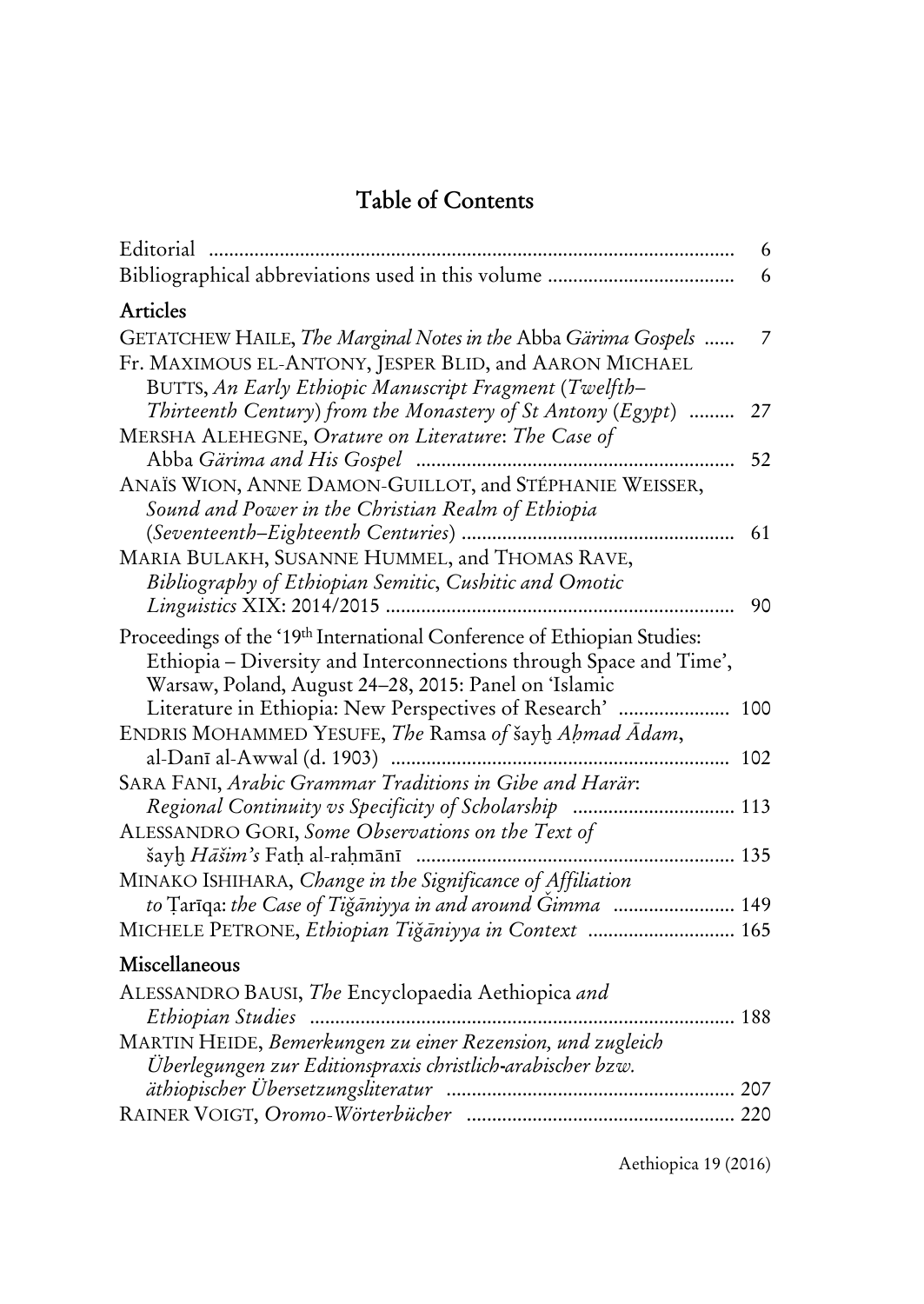## Table of Contents

# **Personalia**

| Academic news                                                                                                                                                                                                       | 227 |
|---------------------------------------------------------------------------------------------------------------------------------------------------------------------------------------------------------------------|-----|
| In memoriam Ioan Myrddin Lewis (1930-2014) (THOMAS                                                                                                                                                                  |     |
| ZITELMANN)                                                                                                                                                                                                          |     |
| In memoriam Fr. Kevin O'Mahoney (1930-2015)                                                                                                                                                                         |     |
| In memoriam Fratel Ezio Tonini (1939-2016) (IRMA TADDIA)  239                                                                                                                                                       |     |
|                                                                                                                                                                                                                     |     |
| <b>Review articles</b>                                                                                                                                                                                              |     |
| RAINER VOIGT and SALEH MAHMUD IDRIS, Zu einer neuen                                                                                                                                                                 | 245 |
| <b>Reviews</b>                                                                                                                                                                                                      |     |
| ALESSANDRO BAUSI, in collaboration with SIEGBERT UHLIG, eds,<br>Encyclopaedia Aethiopica. Volume 5: Y-Z, Supplementa, Addenda<br>et Corrigenda, Maps, Index (PIERLUIGI PIOVANELLI)  264                             |     |
| PAOLO MARRASSINI, Storia e leggenda dell'Etiopia tardoantica:<br>.                                                                                                                                                  | 267 |
| PAOLA BUZI, ed., Coptic Manuscripts 7: The Manuscripts of the<br>Staatsbibliothek zu Berlin, Preussischer Kulturbesitz, Part 4:<br>Homiletic and Liturgical Manuscripts from the White Monastery<br>(HUGO LUNDHAUG) | 269 |
| DENIS NOSNITSIN, ed., Veneration of Saints in Christian Ethiopia<br>(STEVEN KAPLAN)                                                                                                                                 | 273 |
| GETATCHEW HAILE, A History of the First Astifanosite Monks<br>(MASSIMO VILLA)                                                                                                                                       | 276 |
| GETATCHEW HAILE, Voices from Däbrä Zämäddo: Acts of Abba<br>Bärtälomewos and Abba Yohannas (SUSANNE HUMMEL)                                                                                                         | 279 |
| OSVALDO RAINERI, Vita del santo monaco etiopico Mälke <sup>°</sup> a Krestos                                                                                                                                        | 283 |
| ANDREU MARTINEZ D'ALÒS-MONER, Envoys of a Human God: The<br>Jesuit Mission to Christian Ethiopia, 1557-1632 (BAIRU TAFLA)  286                                                                                      |     |
| ABBA ABRAHAM BURUK WOLDEGABER and MARIO ALEXIS<br>PORTELLA, Abyssinian Christianity, the First Christian Nation?<br>The History and the Identity of the Ethiopian and Eritrean<br>288                               |     |
| JAMES DE LORENZI, Guardians of the Tradition: History and                                                                                                                                                           |     |
| Historical Writings in Ethiopia and Eritrea (IRMA TADDIA)  290                                                                                                                                                      |     |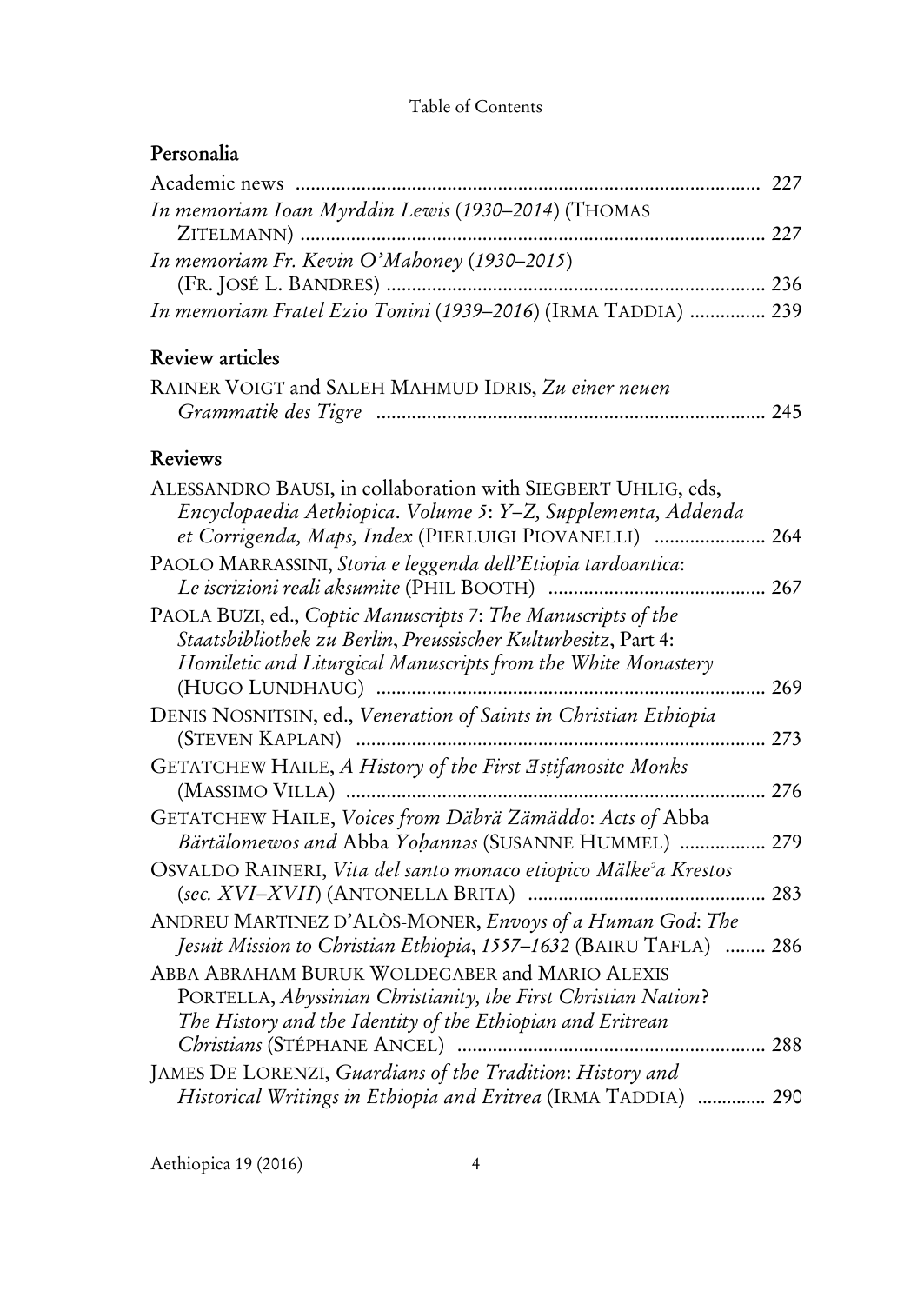## Table of Contents

| WOLBERT G.C. SMIDT, Photos as Historical Witnesses: The First<br>Ethiopians in Germany and the First Germans in Ethiopia, the |     |
|-------------------------------------------------------------------------------------------------------------------------------|-----|
| History of a Complex Relationship (ULRICH BRAUKÄMPER)                                                                         | 293 |
| DONALD N. LEVINE, Interpreting Ethiopia: Observations of Five                                                                 |     |
| Decades (HERBERT LEWIS)                                                                                                       | 295 |
| IVO STRECKER, Berimba's Resistance. The Life and Times of a Great                                                             |     |
| Hamar Spokesman (ALKE DOHRMANN)                                                                                               | 298 |
| CHIKAGE OBA-SMIDT, The Oral Chronicle of the Boorana in                                                                       |     |
| Southern Ethiopia (MARCO BASSI)                                                                                               | 300 |
| ABDULKADER SALEH MOHAMMAD, The Saho of Eritrea: Ethnic                                                                        |     |
| Identity and National Consciousness (MAGNUS TREIBER)                                                                          | 304 |
| JULIA PFITZNER, 'Unser Kalender funktioniert nicht mehr!'                                                                     |     |
| Ernährungssicherung und Anpassung im Zeichen des Klimawandels                                                                 |     |
| (GÜNTHER SCHLEE)                                                                                                              | 306 |
| AARON MICHAEL BUTTS, ed., Semitic Languages in Contact                                                                        |     |
| (ALESSANDRO BAUSI)                                                                                                            | 308 |
| MULUKEN ANDUALEM SIFEREW, Comparative classification of                                                                       |     |
| $Gecez$ verbs in the three traditional schools of the Ethiopian                                                               |     |
| Orthodox Church (HIRUIE ERMIAS)                                                                                               | 312 |
| RAINER VOIGT, ed., Tigre Studies in the 21st Century/Tigre-Studien                                                            |     |
| im 21. Jahrhundert (OLGA KAPELIUK)                                                                                            | 315 |
| SALEH MAHMUD IDRIS, A Comparative Study of the Tigre Dialects                                                                 |     |
| (MARIA BULAKH)                                                                                                                | 319 |
| RICHARD J. HAYWARD and ESHETU CHABO, Gamo-English-                                                                            |     |
|                                                                                                                               | 322 |
|                                                                                                                               |     |

# **Dissertation abstract**

| SOLOMON GEBREYES BEYENE, The Chronicle of King Gälawdewos       |  |
|-----------------------------------------------------------------|--|
| (1540–1559): A Critical Edition with Annotated Translation  327 |  |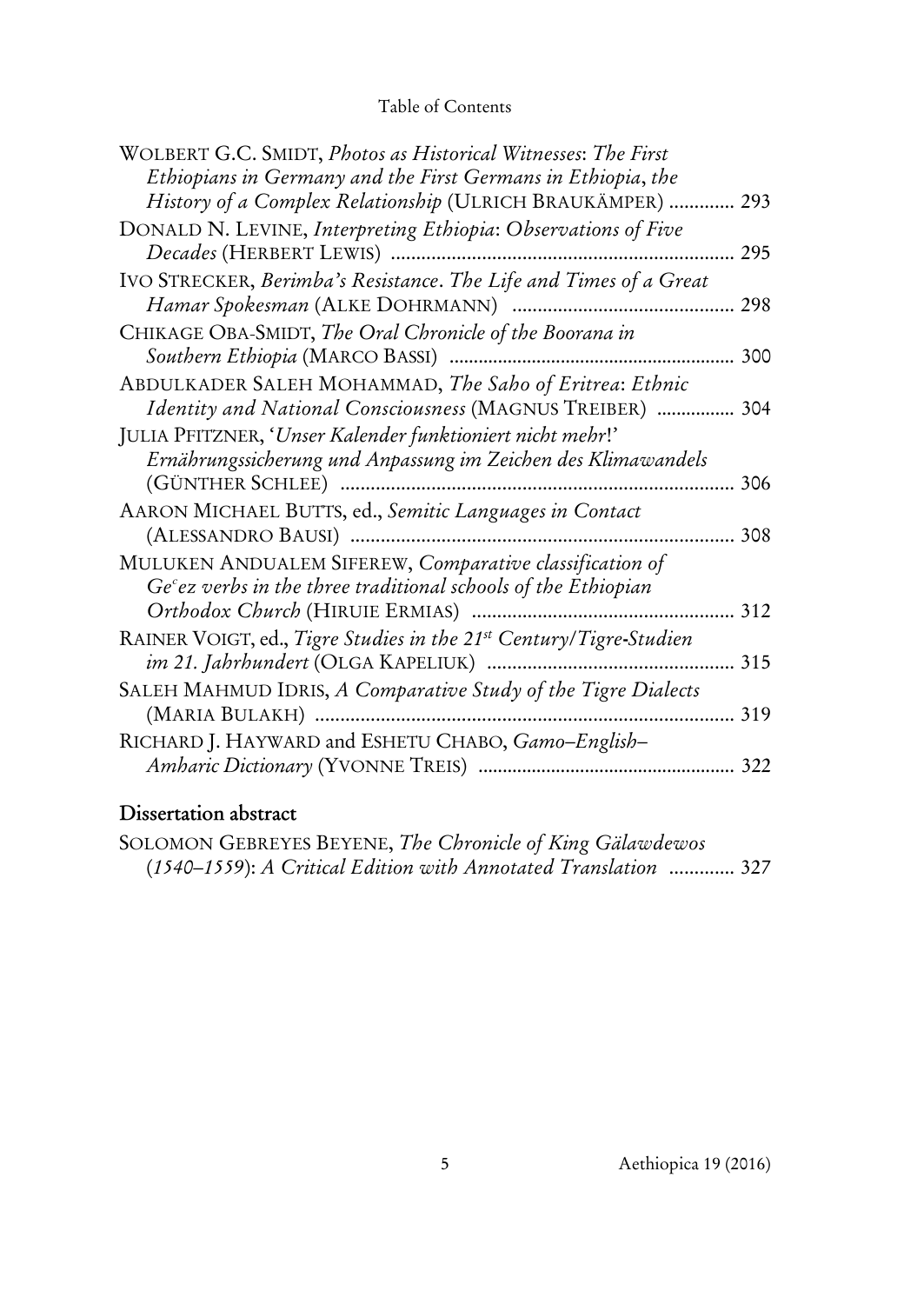## **Editorial**

The present issue of AETHIOPICA, like the preceding one, is partly monographic, with a section containing the proceedings of the Panel on Islamic Literature in Ethiopia: New Perspectives of Research, from the '19th International Conference of Ethiopian Studies', held in Warsaw, Poland, on 24–28 August 2015.

Starting from this issue, the annual bibliography on Ethiopian Semitic and Cushitic linguistics held from its inception in 1998 for eighteen years by Rainer Voigt is handed over, on Voigt's own will, to a pool of younger scholars, with the substantial support of the AETHIOPICA editorial team. I would like on this occasion to express the deep gratitude of the editorial board of AETHIOPICA and of all scholars in Ethiopian Semitic and Cushitic linguistics to Rainer Voigt for his fundamental and valuable contribution.

## **Bibliographical abbreviations used in this volume**

| АÉ                 | Annales d'Éthiopie, Paris 1955ff.                                                 |
|--------------------|-----------------------------------------------------------------------------------|
| ÄthFor             | Äthiopistische Forschungen, 1-35, ed. by E. HAMMERSCHMIDT, 36-40, ed. by          |
|                    | S. UHLIG (Stuttgart: Franz Steiner (1-34), 1977-1992; Wiesbaden: Harrassowitz     |
|                    | $(35-40), 1994-1995).$                                                            |
| AethFor            | Aethiopistische Forschungen, 41-73, ed. by S. UHLIG (Wiesbaden: Harrasso-         |
|                    | witz, 1998-2011); 74-75, ed. by A. BAUSI and S. UHLIG (ibid., 2011f.); 76ff.      |
|                    | ed. by A. BAUSI (ibid., 2012ff.).                                                 |
| <i>AION</i>        | Annali dell'Università degli studi di Napoli 'L'Orientale', Napoli: Università di |
|                    | Napoli 'L'Orientale' (former Istituto Universitario Orientale di Napoli), 1929ff. |
| CSCO               | Corpus Scriptorum Christianorum Orientalium, 1903ff.                              |
| EAe                | S. UHLIG, ed., Encyclopaedia Aethiopica, I: A-C; II: D-Ha; III: He-N; in          |
|                    | cooperation with A. BAUSI, eds, IV: O-X (Wiesbaden: Harrassowitz, 2010); A.       |
|                    | BAUSI in cooperation with S. UHLIG, eds, V: Y-Z, Supplementa, Addenda et          |
|                    | Corrigenda, Maps, Index (Wiesbaden: Harrassowitz, 2003, 2005, 2007, 2010,         |
|                    | $2014$ ).                                                                         |
| EI <sup>2</sup>    | Encyclopaedia of Islam, I-XII (Leiden: E.J. Brill, 1960–2005).                    |
| <b>EMML</b>        | Ethiopian Manuscript Microfilm Library, Addis Ababa.                              |
| JES                | Journal of Ethiopian Studies, Addis Ababa 1963ff.                                 |
| <i>ISS</i>         | Journal of Semitic Studies, Manchester 1956ff.                                    |
| NEASt              | Northeast African Studies, East Lansing, MI 1979ff.                               |
| OrCbr              | Oriens Christianus, Leipzig-Roma-Wiesbaden 1901ff.                                |
| PICES <sub>9</sub> | A.A. GROMYKO, ed., 1988, Proceedings of the Ninth International Congress          |
|                    | of Ethiopian Studies, Moscow, 26-29 August 1986, I-VI (Moscow: Nauka              |
|                    | Publishers, Central Department of Oriental Literature, 1988).                     |
| RSE                | Rassegna di Studi Etiopici, Roma, 1941-1981, Roma-Napoli 1983ff.                  |
| <b>ZDMG</b>        | Zeitschrift der Deutschen Morgenländischen Gesellschaft, Leipzig-Wiesbaden-       |
|                    | Stuttgart 1847ff.                                                                 |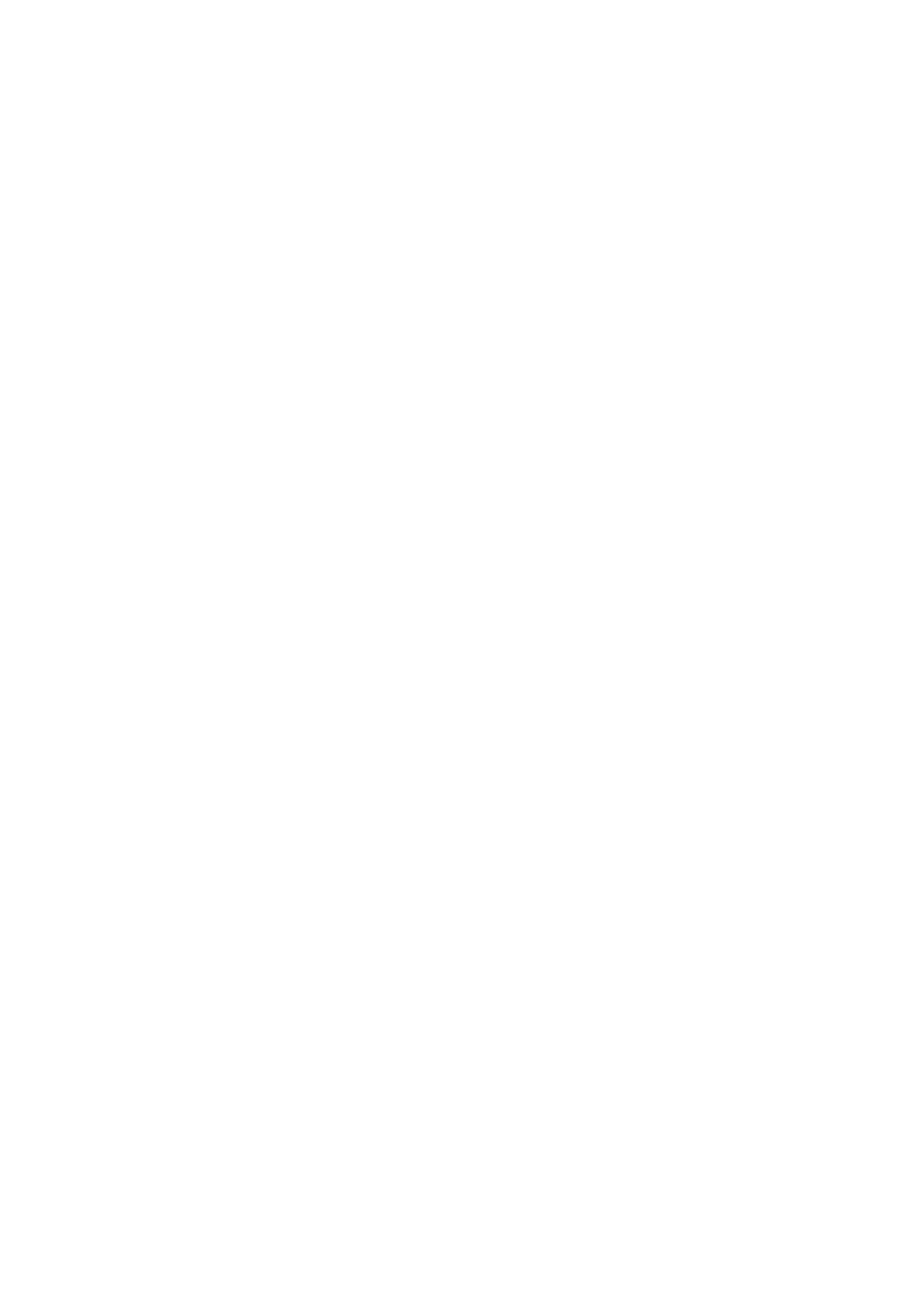might have been dangerous for the narrator. And in fact the text published now only covers the early period of Baldambe's narrative, describing the political and diplomatic activities of his father Berimba.

The book is a continuation of the series *The Hamar of Southern Ethiopia* by Jean Lydall and Ivo Strecker, of which the first three volumes *Work Journal*, *Baldambe Explains* and *Conversations in Dambaiti* were all published in 1979.1 *Berimba's Resistance* is an important part of the oral tradition and history of the Hamar.

gulphano yessa ko kaié, nagaia ko dé, yir sia d'á! (*May all sickness leave you, let all be well, let all badness disappear*!) (p. xi)

Alke Dohrmann, Hamburg

CHIKAGE OBA-SMIDT, *The Oral Chronicle of the Boorana in Southern Ethiopia*: *Modes of Construction and Preservation of History among People without Writing*, translated by Roger Prior and James Watt, Northeast African History, Orality and Heritage, 4 (Zürich: LIT-Verlag, 2016). 775 pp. Price: € 79.90. ISBN: 978-3-643-90521-5.

At first glance the use of the term 'chronicle' to describe the oral traditions of the Boorana section of the Oromo people seems to be a daring choice. We are in fact speaking about narratives that were orally transmitted in the context of a society having neither dynasties nor a bureaucracy. Yet, the text that Oba-Smidt collected from 11 local experts in *argaa-dhagettii*—'things that were seen' – 'things that were heard' (p. 624)—provides a systematic, organized and structured account of events in chronological sequence starting from the fifteenth century, and providing insights on earlier periods (pp. 13–14, 635– 638). Comparison of the versions provided by the different experts reveals the consistency of the narrative (pp. 14, 738) in a fashion that Oba-Smidt describes in terms of 'coherence with a degree of incoherence' (p. 744). The book is constructed with the purpose of explaining how this achievement was possible in the non-literate society of the Boorana, and of describing the mechanisms underlying the production, memorization and transmission of this historical narrative.

1 I. Strecker and J. Lydall, *Work Journal,* Arbeiten aus dem Institut für Völkerkunde der Universität zu Göttingen, 12; *Baldambe Explains,* Arbeiten aus dem Institut für Völkerkunde der Universität zu Göttingen, 13; *Conversations in Dambaiti,* Arbeiten aus dem Institut für Völkerkunde der Universität zu Göttingen, 14 (Hohenschäftlarn: Klaus Renner Verlag, 1979).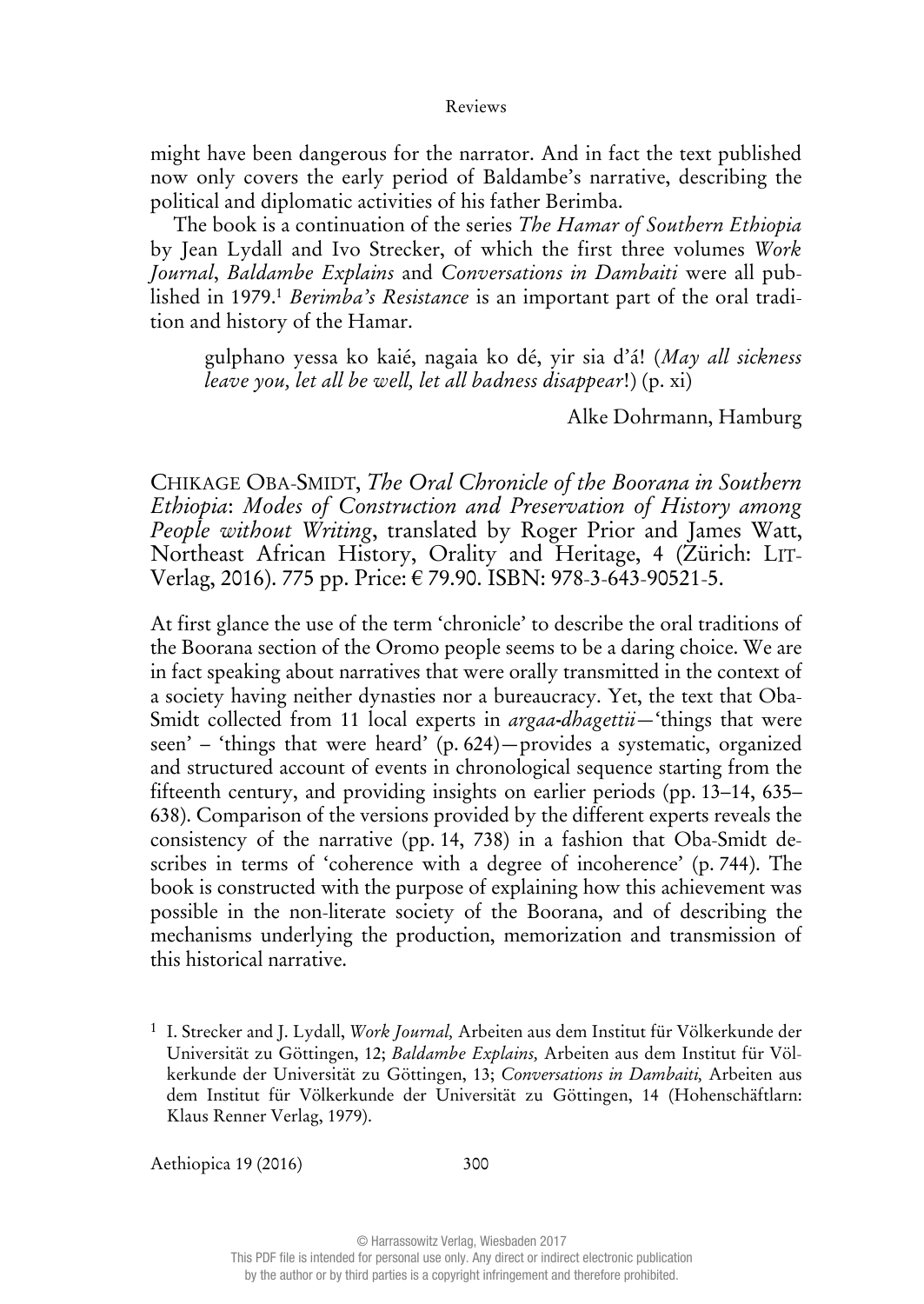The author has chosen to give prominence to ethnography. Accordingly, Part I consists of the transcription of the oral traditions of the Boorana in the form they were collected. They are classified into three genres, each reported in a different chapter or paragraph: the chronicles in a strict sense (Chapter 2 of Part I), oral traditions focused on prophets (paragraph 3.1 of Part I), and traditions involving heroes (paragraph 3.2 of Part I). The text is organized by the informant and provided both in Oromo and English. Since the English version is a translation from the Japanese translation (from Oromo) prepared for an earlier edition (pp. 9–10), the availability of the Oromo original transcription is particularly valuable, considering that part of the text is highly stylized and symbolic. The traditions on prophets and heroes are provided with the purpose of highlighting reciprocal feeding across historical genres and the modalities of construction of the chronicles. This becomes clear in the chapters of Part II dedicated to the analysis of the collected texts. Chapter 2 of Part II provides an overview of the overall structure of the chronicle, and the detailed quantitative analysis of recurrent patterns. Chapters 3 and 4 focus on the analysis of texts concerning prophets and heroes respectively. Chapter 6 discloses the cognitive structure used to construct and memorize the chronicle. The theoretical approaches in oral history and relevant literature on the Oromo are presented in the Introduction to Part II, with Chapter 7 providing concluding remarks on the overall correlation of the three main historical genres; in addition some very interesting insights on oral history in the kingless social environment of the Boorana are offered.

Part II contains components that one would expect in the introduction of the book. Readers who are not well acquainted with Oromo culture may find it useful to read Chapter 1 ('Basic Information for Decoding the Oral Chronicle') and Chapter 2 ('Background to the Oral Chronicle') in this section before reading the ethnographic text. Chapter 1 describes the environment and livelihoods of the Boorana, their social organization based on the descent system, social rules addressed in the historical traditions, their religion, and, especially, the *gadaa* generation class system which provides the conceptual structure of the chronicle. Time is marked by periods of 8 years, called *gaada*, during which one generational class (*luba*) is responsible for implementing key rituals and organizing major political events. The leader of the class known as *abbaa gadaa*, ''father' of the *gaada*'—becomes associated with the events of the period: historical time is recalled using the name of the *abbaa gadaa*. At the end of the 8 years, the next generational class becomes the *gaada* with overall responsibility. The generational rule requires that children are enrolled 5 generational classes after that of their fathers. Thus five generational lines—*gogeessa*—take shape, each formed by the class of the fathers, the class of their children, the class of their grandchildren and so on. Each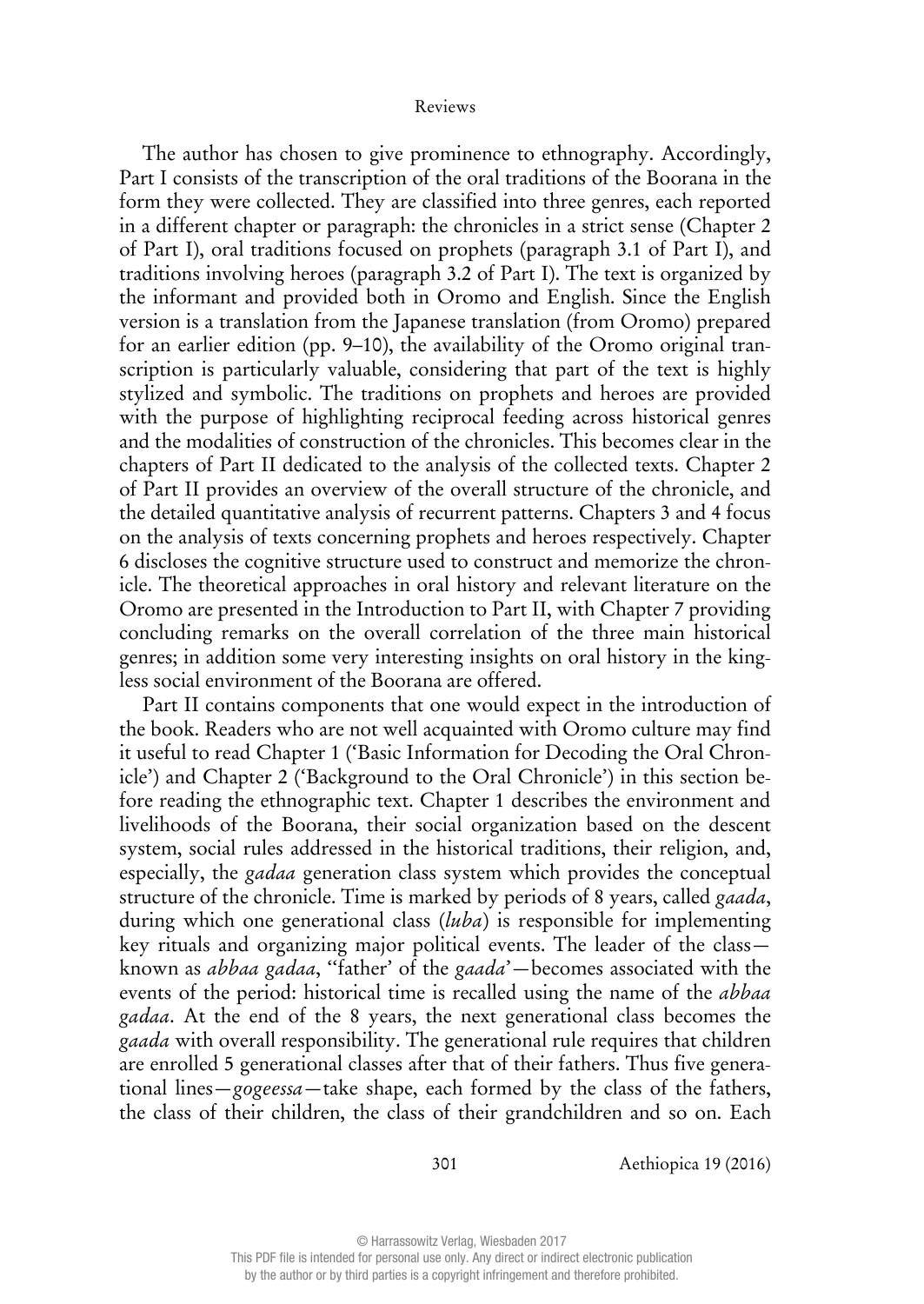*gogeessa* assumes overall responsibility in the *gaada* grade after the other 4 lines have completed their terms, thus forming historical cycles of 40 years. Chapter 2 provides the emic classification of the different types of oral traditions based on content and style. This is followed by a discussion of the social and political contexts in which the historical traditions are recalled. The essential technical terminology for reading the historical text is provided in useful tables at the beginning of Part I.

The chronicle is strongly influenced by the cyclical conception of time of the Oromo and by the idea of recurrent destiny expressed by the emic notions of *dhaccii* and *maq-baasa*, ethnographic issues that were addressed in some detail by Asmarom Legesse in the 1970s, and more recently by Gemetchu Megerssa and Aneesa Kassam. *Dhaccii* refers to individual fate transmitted through patrilineal descent. However, since the title *abbaa gadaa* and other *gadaa*-related offices tend to be passed from father to son, the term *dhaccii* also relates to the 40 years *gogeessa* cycle. *Maq-baasa* is more structural in nature. It consists of a sequence of 7 names given to each subsequent generational class. Each *maq-baasa* name is associated with a typology of historical events—such as internal or external conflict, drought …—that are deemed to recur after a cycle of 7 *gadaa* periods. The combination of the *gogeessa* and *maq-baasa* cycles produces a longer historical cycle of 280 years (pp. 729–735). The cyclical notion of time and the emic concepts of destiny provide the 'structural mnemonics' (p. 738) for correlating events into meaningful sequences. Oba-Smidt suggests that in the past the Boorana experts in *argaa-dhagettii* did not recall events in the chronological order of each subsequent *abbaa gadaa*, but rather by correlating them within each *gogeessa* or *maq-baasa* line. Only during the second half of the twentieth century did anthropological enquiry, technical devices and Western education change the narrative pattern to the linear, *gaada*-based temporal sequence that we can now call 'chronicle' (pp. 631–634).

The predictability of a cyclical notion of time is complemented by mechanisms for accommodating unique or exceptional events. Narratives concerning prophets are characterized by the presence of rhymes and riddles with obscure or multiple meanings. References to prophets in the chronicle announce exceptional natural and social events, catastrophe, and radical change. The prophets' words and their suggested rites work as a narrative device for building a causal explanation—rooted in the supernatural realm—for such occurrences (p. 690). History is also changed by the acts of heroes and innovators. This is a diffused epic knowledge, being stylized in rhyme, poetry and song recalled on ordinary ritual occasions. Oba-Smidt suggests that poetry and stylized text are easy to remember and difficult to modify. As such they are powerful mnemonic devices that allow a certain persistence of the